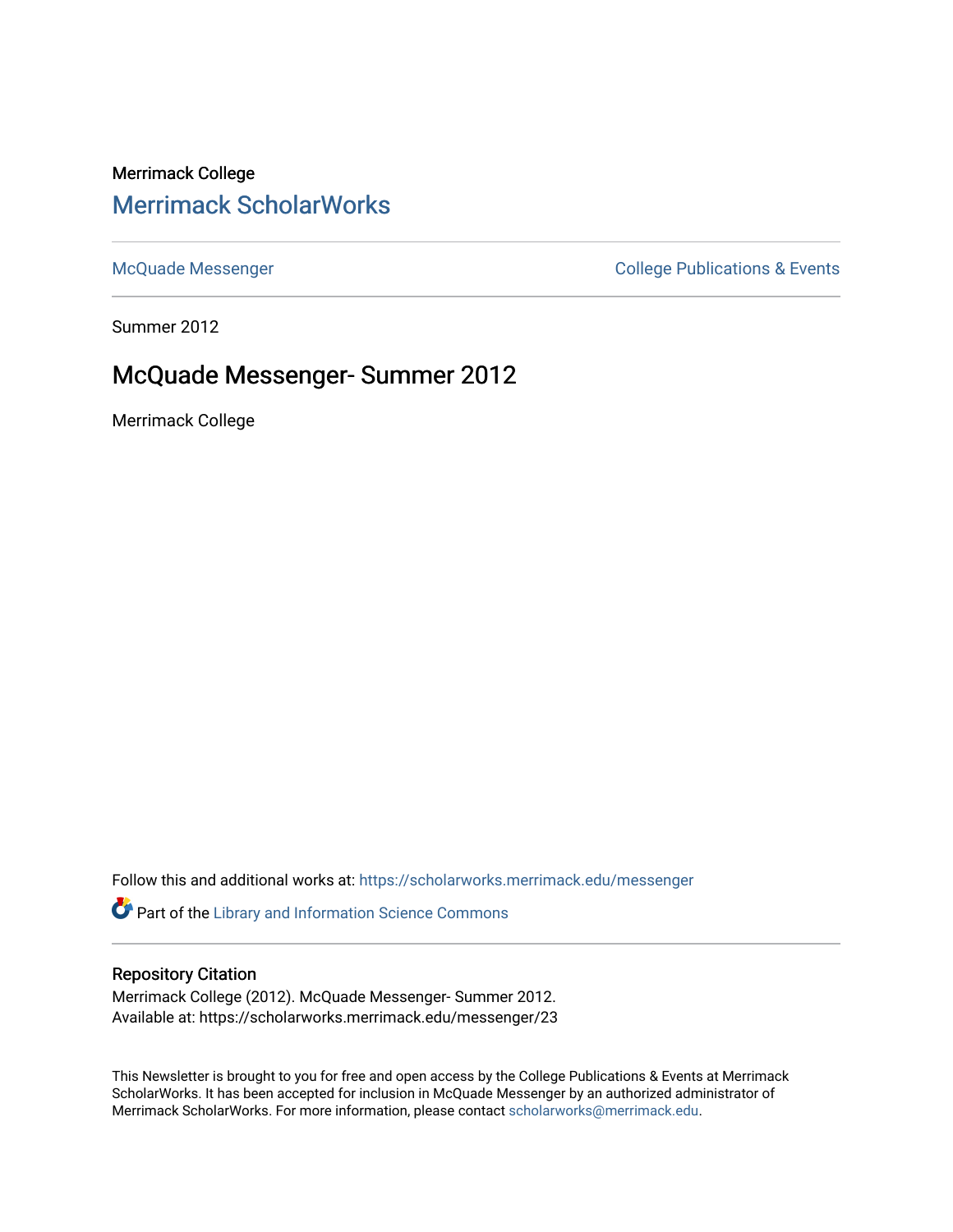**[McQuade Library Home](http://www.noblenet.org/merrimack/)** 



# **McQuade Messenger**

Summer 2012



#### **FROM THE DIRECTOR'S DESK**

<span id="page-1-0"></span>Our first year with our fabulous new first floor has flown by. We've broken all our records for people using our facility—as well as for library instruction sessions, research consultations, and Media Center visits.

As the semester rushes to a finish, we will be making as much study space available as possible by opening the Alden Lab and Arundel Room (both on the 3rd floor) whenever we can.

Our recent LibQual survey gave us lots of food for thought. Thanks for all your praise—and we're already working to address the issues you brought to our attention. You can continue to give us feedback through our Suggestion Box—or just drop by and talk to us anytime.

Don't forget we will be here all summer! Whether you're teaching, researching, or taking a class, we are here to help with whatever you need. Summer hours (8:30 am -- 8:00 pm Monday – Thursday) start May 21st.

~ Kathryn GeoffrionScannell

### **WHAT'S HAPPENING?**

#### **CONGRATULATIONS TO GRADUATING STUDENT LIBRARY WORKERS!**

McQuade Library student workers are a vital part of the daily running of the McQuade library; they do everything from answering the phone to refering patrons to checking out DVDs and books. This May, nine of our library student workers will be graduating. We asked them to comment on their experiences working at McQuade and share their future plans. **Here are our Seniors:**

#### **Kelly Alexander, Circulation Student Worker**

I have worked at the library since my freshman year at Merrimack. I have worked during all four years, including summers and breaks. I have worked at both the circulation desk and in processing with Janet and Chris. I am a [Criminology](http://www.merrimack.edu/academics/liberal_arts/sociology/major_requirements/requirementsfora_majorin_criminology.php) major with minors in **Sociology** and **[Women's & Gender Studies](http://www.merrimack.edu/academics/liberal_arts/womens_gender_studies/minor_requirements/)**. Eventually I will be getting a Masters Degree in Criminology with a concentration in Juvenile Justice. For the next year, I hope to be working as an Educational Consultant for my sorority, Theta Phi Alpha. I have loved working at the library for the past four years: I have made some great memories and have met some amazing people.

#### **Katelyn DeCarlo, Circulation Student Worker**

My experience at Merrimack has truly been one of a kind. Working at McQuade Library my sophomore year opened so many doors for me. It was my first on campus job that introduced me to many new students and faculty members. After gaining experience at the circulation desk for a year, I asked one of my supervisors to be a reference for my Resident Advisor application. Even though I have held many titles on campus including Resident Advisor, Senior Resident Advisor, Anatomy Tutor, Research Assistant, and just being an average student, you could say that being a Circulation Desk worker from my sophomore to senior year was where I got started. Just as I evolved as a student through my 4 years at Merrimack, McQuade Library has also changed in appearance and in its

**WHAT'S NEW?**

#### **NEW ONLINE CATALOG**



Library users will soon notice big changes in McQuade's online catalog. Along with the other libraries in the North of Boston Library Exchange (NOBLE), McQuade will be switching in late May to a new online catalog and circulation system called *Evergreen*.

#### **What you need to know**

- Some remote services will not be available May 25-28, including online renewal of materials and placing hold requests.
- Electronic resources such as EBSCO periodical databases and Overdrive for downloading ebooks and audiobooks will be available as normal during the changeover.
- You will be able to create personalized, easy–to–remember usernames, instead of always needing to enter your library card number to check your online accounts.
- You will be able to create and even share personal "lists" of favorite books or books you would like to read, as well as keep track of what you have already read.
- You will be able to receive pickup notices for holds via text message or email.
- You'll keep the same library card, and records of items checked out and on hold for you will be transferred to the new Evergreen system.

#### **A Note about PINs**

You will be required to create a new PIN (password) on the new system because the old PINs will not be transferred. Users will have two options for resetting their PINs:

- [Contact the library](mailto:merref@noblenet.org) via email to verify that your current email address is on file. If it is you will be able to reset your PIN (password) online after the transition.
- After May 29th, contact the library via phone (978-837-5215) or in–person to reset your PIN (password).

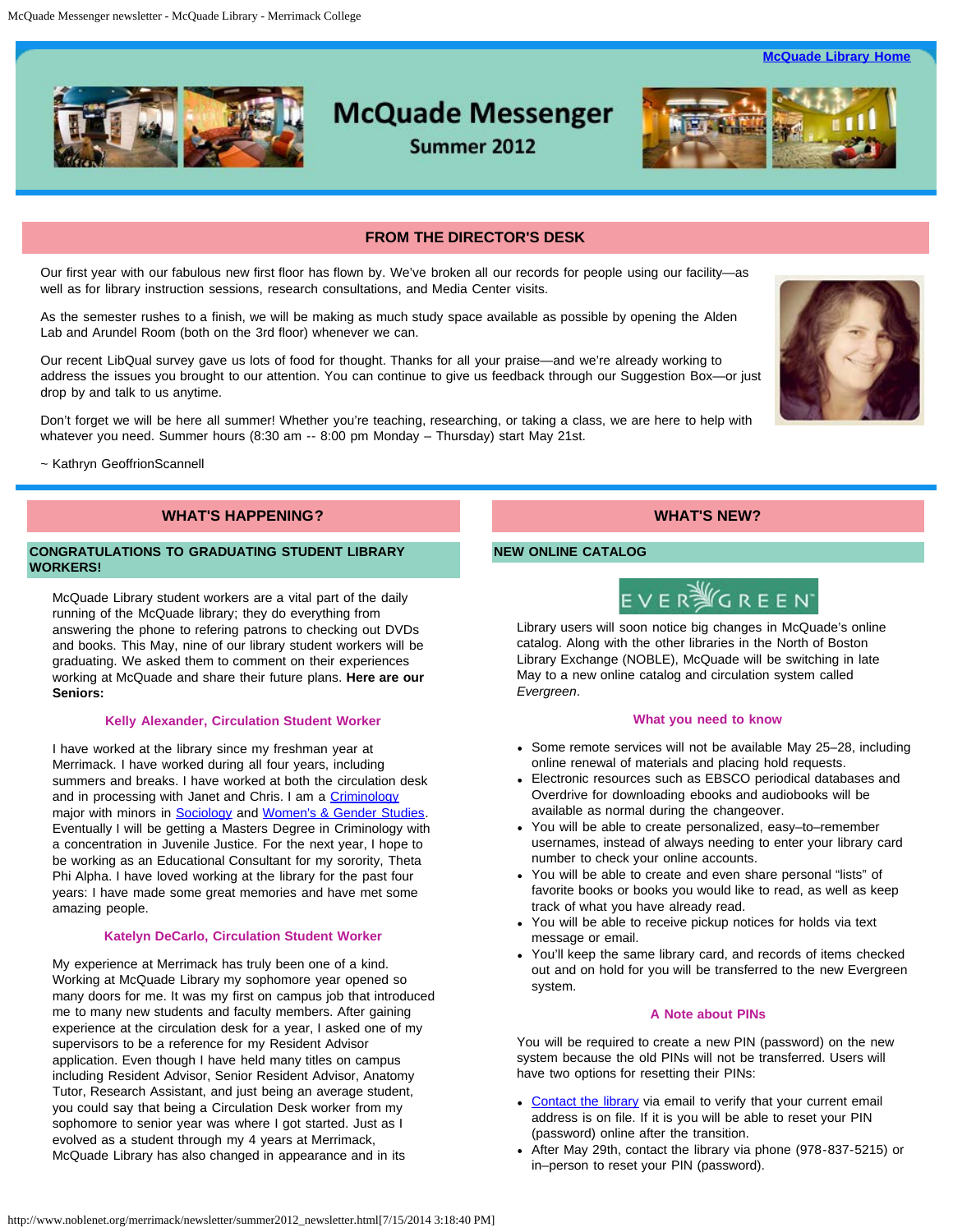social environment which has made working there even more pleasurable. I've appreciated my time at Merrimack but I will never forget the late nights and early mornings spent at the Library with the greatest staff on campus. Thanks for the memories! I am majoring in [Sports Medicine](http://www.merrimack.edu/academics/science_engineering/health_sciences/degree_programs/sports_medicine/), concentration in Pre-Physical Therapy.

#### **Amanda LeLacheur, Circulation Student Worker**

For me, the library began as a means to the end of my financial woes. As a Sophomore at Merrimack I needed money to survive and a part time job that was on campus. I came to the library because Chris Condon and I went on ASB together the year before. Working at the library has opened up many opportunities for me along the way. One of those being the chance to give my opinion to President Hopey about what the renovation of the library should look like and another being the chance to meet and shadow a School Counselor, my future career path. Such experiences have given me the confidence to move forward with my future plans without the fear of failing. As of right now my major is [Psychology](http://www.merrimack.edu/academics/liberal_arts/psychology/) with a minor in [Women's and Gender](http://www.merrimack.edu/academics/liberal_arts/womens_gender_studies/minor_requirements/) [Studies.](http://www.merrimack.edu/academics/liberal_arts/womens_gender_studies/minor_requirements/) Next year I will be at the University of New Hampshire working towards my Masters of Education in Counseling. Since this is Melinda's Alma mater she was basically brought to tears when I told her I was given a full tuition scholarship for next year in the program. She even bought me my first piece of paraphernalia!

#### **Hope Rodkey, Media Center Student Worker**

This past year has been my second year working with Kevin Salemme in the Media Center at McQuade. As an **[Art History](http://www.merrimack.edu/academics/liberal_arts/visualandperformingarts/)** major, working in the Media Center has taught me how to handle various types of equipment and taught me about many different genres and eras of art. Knowing these skills has allowed me to present a higher standard of work to my classes as well as to my position as publisher in Merrimack College Concert Choir. My plans for the future include applying to graduate schools to study stage management for the performing arts.

#### **Eva Trinidad, Circulation Student Worker**

I am a senior with **Psychology** and **[Spanish](http://www.merrimack.edu/academics/liberal_arts/world_languages/major_requirements.php#spanish)** majors. It has been a great experience working at the McQuade Library for this past four years! Working at the library gave me the opportunity to make new friends every day. My plans after graduation are to get into the "Real World" and apply for a Master's degree of [Science in Management](http://www.merrimack.edu/academics/business/graduate/msm/) that is being offered right here at Merrimack College!





**We congratulate all of our seniors, including Circulation Student Workers Kerri Holt and Miguelina Medina, Circulation Student Workers, and Media Center Student Workers Jocelyn Cordell and Zachary Stevens. We wish them all future happiness and success!**

#### **LIBQUAL SURVEY COMMENTS**

Thanks to all those who participated in the LibQual survey this semester. We heard a lot of wonderful things about our collections, staff, and buiding in the comments section of the survey. Here's a sampling:

#### **NEW IN THE ERC**



Looking for hands–on resources for your classroom or project? Check out the new items that have been added to the ERC's growing collection of educational kits and games. For more information about individual kits visit the [ERC Blog.](http://server1.noblenet.org/merrimack/blog2/)

#### **INSTRUCTION PROGRAM: A RECORD–BREAKING YEAR**

McQuade's successful *library instruction program* continues to expand. During the 2011-2012 academic year, our three instruction librarians taught **139** course integrated library instruction workshops, spanning across many different disciplines. In previous years, librarians have averaged 100 sessions per year. These numbers represent a greater level of collaboration and outreach with faculty, as well as an increased number of ENG/WRT 1050 sections and BUS1100W sections being taught.

| <b>Academic Year</b> | <b>Number of Workshops</b> |
|----------------------|----------------------------|
| 2009-2010            | 97                         |
| 2010–2011            | 105                        |
| 2011-2012            | 139                        |

#### **YOU ASKED FOR IT: MORE OUTLETS!**

Physical plant workers are in the process of adding additional electrical outlets to the first, second, and third floors of the library. Look for them along the columns and exterior walls of the building. And, don't forget that we have powerstrips. Stop by the Library Services desk on the first floor to borrow one.

#### **CHANGES IN NOODLEBIB**

**Do you use NoodleBib to keep track of your citations and create bibliographies? Changes to NoodleBib will be here soon. Check out this video for details.**



#### **DATABASES**

#### **SciFinder now offers UNLIMITED ACCESS!**

No longer restricted to one concurrent user, current students and faculty have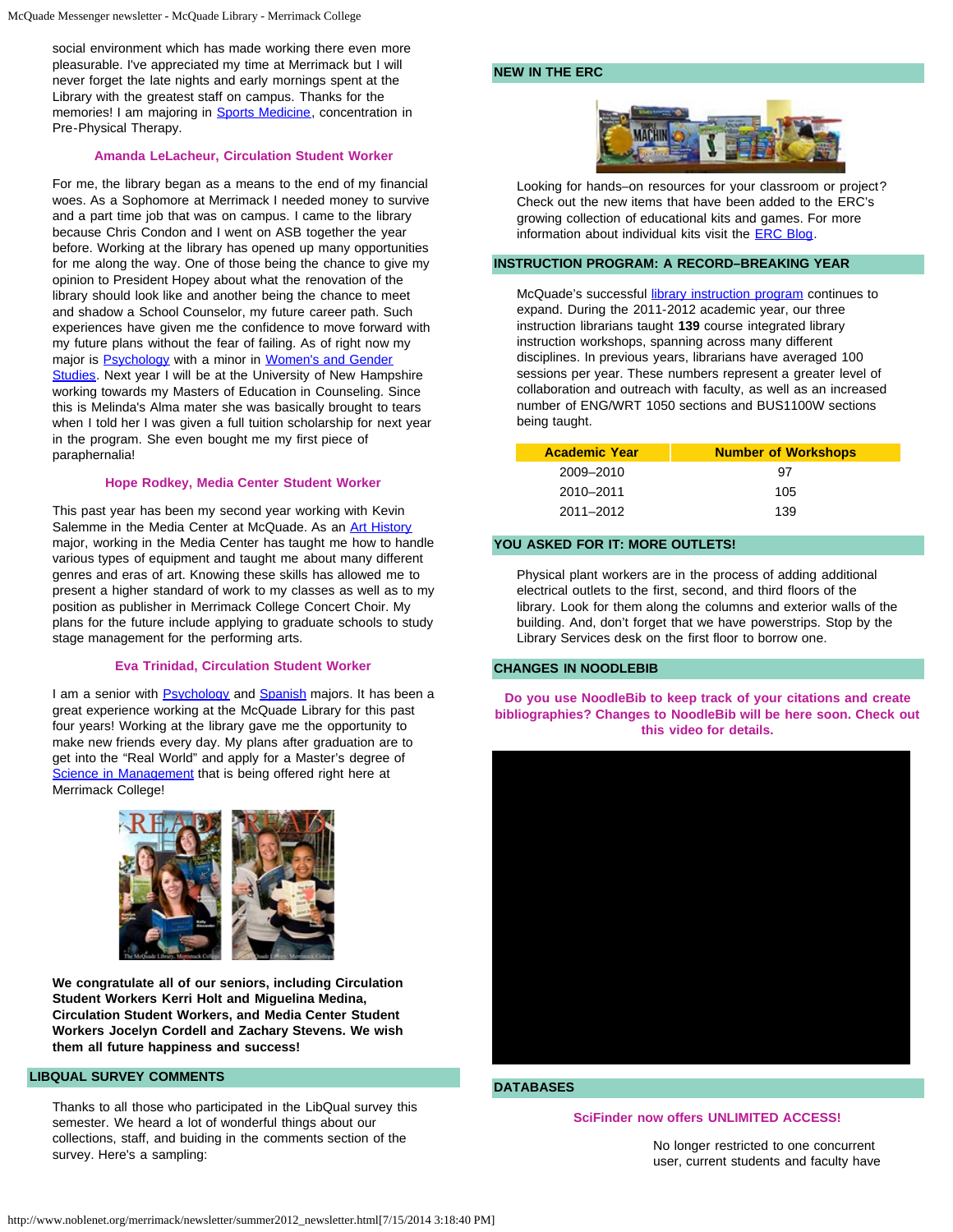*"The librarians and staff at this library are absolutely incredible. They are knowledgable, kind, helpful, professional, the list could go on and on. Never have I been to a college or university where the librarians work so hard to help you find the right resources, materials, learn new and innovative ways of working w/ the electronic resources, databases etc. I continually refer friends and colleagues to the website for reference. Thank you, thank you for all that you do!" — Asst. professor* 

*"Great staff, always helpful when I have a question about research or resources regarding my graduate work." — Grad. student*

*"I love the library. Great, caring staff. They make the experience as great as it is!" — Undergrad. student*

*"They are so helpful at the Library, excellent service." — Staff member*

#### **LIBRARY SNAPSHOT DAY 2012 @ MCQUADE**



April 8–14 was National Library Week. To celebrate, McQuade joined over 200 other Massachusettes libraries in participating in SNAP MASS. On April 12th, members of McQuade's community took photographs in the library to document *a day in the life of the library*.

View my 'Snapshot Day 2012' set on Flickriver



#### **TOP 10 LIBGUIDES OF THE SEMESTER**

|    | Guide                                                                            | <b>Views</b> |
|----|----------------------------------------------------------------------------------|--------------|
|    | #10 Services for International Students                                          | 334          |
| #9 | <b>iPad quide</b>                                                                | 385          |
| #8 | <b>SOC3050W Female Deviance, Crime, and Social</b><br>Control (Hayden) Spr. 2012 | 392          |
| #7 | <b>COM1020 Public Communication (Burns) Spring</b><br>2012                       | 394          |
| #6 | <b>WRT1050 Introduction to College Writing (Smith)</b><br>Spr. 2012              | 425          |
| #5 | <b>Ebooks</b>                                                                    | 546          |



unlimited access to CAS content and chemical information. To access [SciFinder](http://proxy3.noblenet.org/login?url=https://scifinder.cas.org/) you first must [register on campus](http://proxy3.noblenet.org/login?url=https://scifinder.cas.org/registration/index.html?corpKey=9F0BF480X86F350ABX11BF88DC1E61866DBC) as a user.

#### **NEW DATABASE**



Provides in–depth coverage of global affairs from different international viewpoints. [Global Reseacher](http://proxy3.noblenet.org/login?url=http://library.cqpress.com/globalresearcher) reports are also included in [CQ Researcher.](http://proxy3.noblenet.org/login?url=http://library.cqpress.com/cqresearcher)

#### **Most recent reports:**

#### **LIBRARY HOURS**

#### **ALL LIBRARY SERVICES AVAILABLE**

#### **MAY 11 – MAY 18**

| <b>Weekday</b>    | <b>Time</b>           |
|-------------------|-----------------------|
| Monday - Thursday | $8:30a.m. - 8:00p.m.$ |
| Friday            | $8:30a.m. - 5:00p.m.$ |
| Saturday & Sunday | <b>CLOSED</b>         |

#### **MAY 19 – AUGUST 10**

| <b>Weekday</b>    | <b>Time</b>           |
|-------------------|-----------------------|
| Monday - Thursday | $8:30a.m. - 8:00p.m.$ |
| Friday - Sunday   | <b>CLOSED</b>         |

#### **AUGUST 13 – AUGUST 24**

| <b>Time</b>           |
|-----------------------|
| $8:30a.m. - 8:00p.m.$ |
| $8:30a.m. - 5:00p.m.$ |
| <b>CLOSED</b>         |
|                       |

#### **HOLIDAY EXCEPTIONS**

| May 25 - May 28   | CLOSED |
|-------------------|--------|
| July $4 -$ July 6 | CLOSED |

#### **MEDIA CENTER HOURS**

| Monday - Friday   | $8:30a.m. - 4:30p.m.$ |
|-------------------|-----------------------|
| Saturday & Sunday | Closed                |

## **INCLEMENT WEATHER POLICY**

Call the Campus Weather Emergency number 978-837-5700 in the event of extreme weather.

If the recording states "Merrimack College is closed" all classes are cancelled, and offices throughout the campus are closed, including the library.